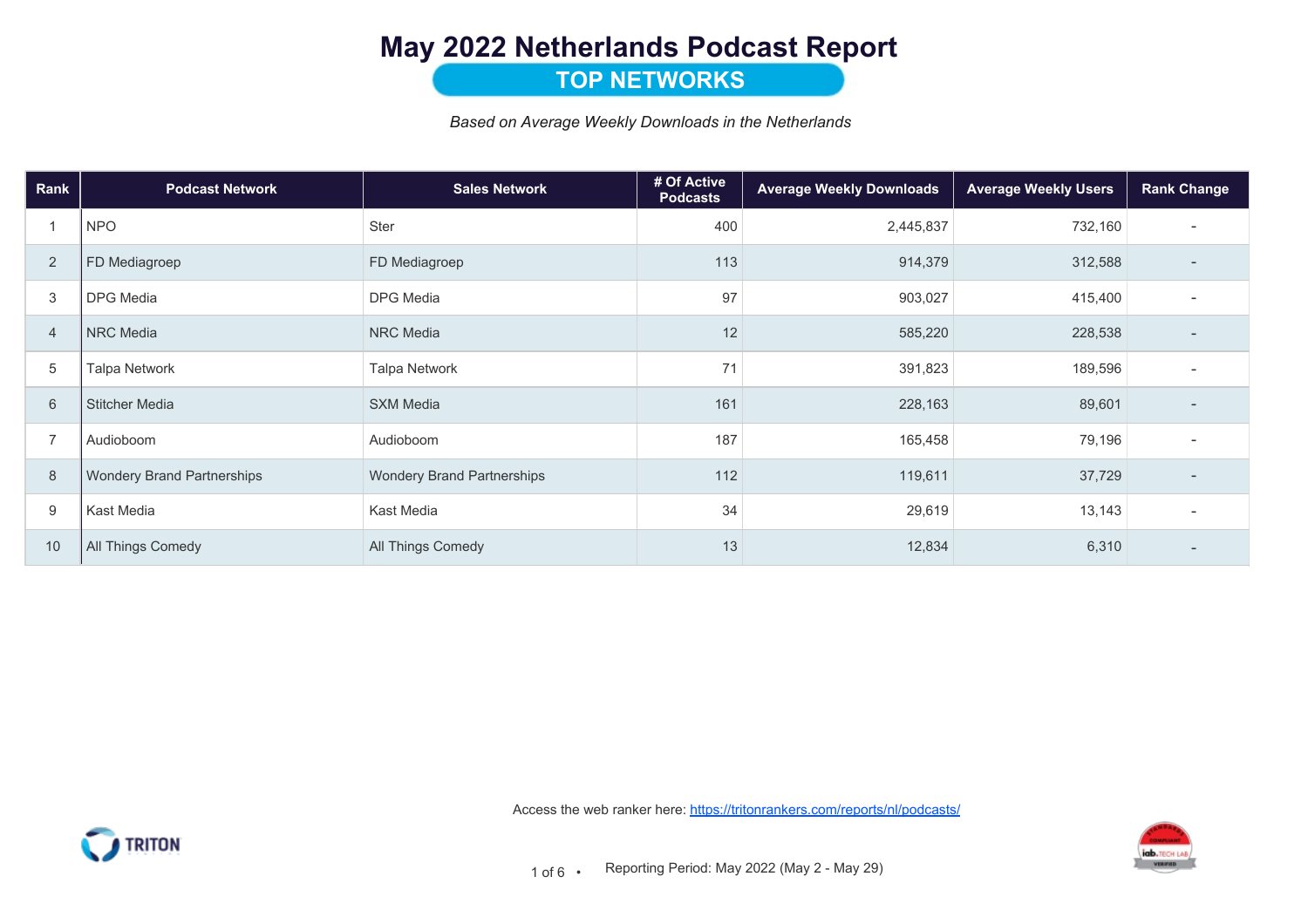# May 2022 Netherlands Podcast Report

TOP 100 PODCASTS

Based on Average Weekly Downloads in the Netherlands

| Rank           | <b>Podcast</b>                                       | <b>Network</b>                       | <b>Publisher</b>        | # of New<br><b>Episodes</b> | <b>Average Weekly</b><br><b>Downloads</b> | <b>Average Weekly</b><br><b>Users</b> | <b>Category</b>                    | <b>Rank</b><br>Change |
|----------------|------------------------------------------------------|--------------------------------------|-------------------------|-----------------------------|-------------------------------------------|---------------------------------------|------------------------------------|-----------------------|
| $\overline{1}$ | NRC Vandaag                                          | Audiohuis Podcastnetwerk   NRC Media |                         | 20                          | 410,253                                   | 156,975 News                          |                                    |                       |
| 2              | De Dag                                               | NPO Radio 1                          | <b>NOS</b>              | 20                          | 341,192                                   | 83,717 News                           |                                    | $+1$                  |
| 3              | Boekestijn en de Wijk                                | FD Mediagroep                        | <b>BNR Nieuwsradio</b>  | 29                          | 335,342                                   | 134,996                               | <b>News</b>                        | $\downarrow$ 1        |
| $\overline{4}$ | In Het Wiel                                          | <b>DPG</b> Media                     | <b>AD</b>               | 35                          | 152,617                                   | 64,669                                | Sports                             | $+ 12$                |
| 5              | NOS Met het Oog op Morgen                            | NPO Radio 1                          | <b>NOS</b>              | 31                          | 145,972                                   | 35,161                                | <b>News</b>                        | $\downarrow$ 1        |
| 6              | Eerst dit                                            | NPO Radio 5                          | EO / IZB                | 37                          | 143,735                                   | 49.090                                | <b>Religion &amp; Spirituality</b> | $\downarrow$ 1        |
| $\overline{7}$ | NU.nl nieuws                                         | <b>DPG</b> Media                     | <b>NU</b>               | 72                          | 133,055                                   | 62,995                                | <b>News</b>                        | $\downarrow$ 1        |
| 8              | De kamer van Klok                                    | <b>DPG</b> Media                     | Volkskrant              | 24                          | 107,931                                   | 43,641                                | <b>News</b>                        | $\downarrow$ 1        |
| 9              | De Jortcast                                          | NPO Radio 1                          | <b>AVROTROS</b>         | 13                          | 95,024                                    | 41.482                                | Society & Culture                  |                       |
| 10             | AD Voetbal podcast                                   | <b>DPG</b> Media                     | <b>AD</b>               | 24                          | 88,024                                    | 43,697                                | Sports                             | $+1$                  |
| 11             | Nooit meer slapen                                    | NPO Radio 1                          | <b>VPRO</b>             | 21                          | 77,006                                    | 19.040                                | Society & Culture                  | $\downarrow$ 3        |
| 12             | Lang verhaal kort                                    | NPO 3FM                              | NOS op 3                | 20                          | 75,669                                    | 39,066                                | News                               | $\overline{2}$<br>不。  |
| 13             | F1 aan Tafel                                         | <b>Talpa Network</b>                 | <b>Grand Prix Radio</b> | $\overline{4}$              | 71,555                                    | 54,732                                | Sports                             | $\overline{2}$        |
| 14             | De Stemming van Vullings en Van der Wulp NPO Radio 1 |                                      | NOS / EenVandaag        | 3                           | 71,539                                    | 48,543 News                           |                                    | $\overline{4}$<br>sk. |
| 15             | NRC Onbehaarde Apen                                  | Audiohuis Podcastnetwerk             | <b>NRC</b> Media        | $\overline{4}$              | 62,282                                    | 36,941                                | Science                            | -3<br>ste i           |
| 16             | <b>Het HLN-nieuws</b>                                | <b>DPG</b> Media                     | <b>HLN</b>              | 5                           | 53,938                                    |                                       | 25,716 Sports, News                | $\overline{2}$<br>不一  |
| 17             | 538 Nieuws                                           | <b>Talpa Network</b>                 | 538                     | 672                         | 51,799                                    | 22,809 News                           |                                    | $\overline{2}$<br>不   |
| 18             | De Taghi Podcast                                     | <b>DPG</b> Media                     | <b>Het Parool</b>       | 3                           | 49,379                                    | 25,421                                | <b>True Crime</b>                  | $+ 7$                 |
| 19             | NRC Haagse Zaken                                     | Audiohuis Podcastnetwerk   NRC Media |                         | 3                           | 47,082                                    | 29,586 News                           |                                    | 3<br>不                |
| 20             | Kees de Kort                                         | FD Mediagroep                        | <b>BNR Nieuwsradio</b>  | 20                          | 45,745                                    |                                       | 15,960 Business, News              | $+1$                  |
| 21             | 30 MINUTEN RAUW door Ruud de Wild                    | NPO Radio 2                          | <b>KRO-NCRV</b>         | $\overline{4}$              | 45,646                                    | 24,598 Music                          |                                    | $\overline{2}$<br>不   |
| 22             | Kunststof                                            | NPO Radio 1                          | <b>NTR</b>              | 15                          | 44,633                                    | 11,393                                | Society & Culture                  | $\downarrow$ 2        |
| 23             | <b>NOS Voetbalpodcast</b>                            | NPO Radio 1                          | <b>NOS</b>              | 6                           | 39,407                                    | 26,965                                | Sports                             | - 9<br>不              |
| 24             | Vandaag Inside                                       | <b>Talpa Network</b>                 | SBS6                    | 12                          | 38,418                                    | 23,910 Sports                         |                                    | $\downarrow$ 7        |
| 25             | Argos                                                | NPO Radio 1                          | <b>HUMAN / VPRO</b>     | 8                           | 38,208                                    |                                       | 14,755   Society & Culture         | $\downarrow$ 1        |



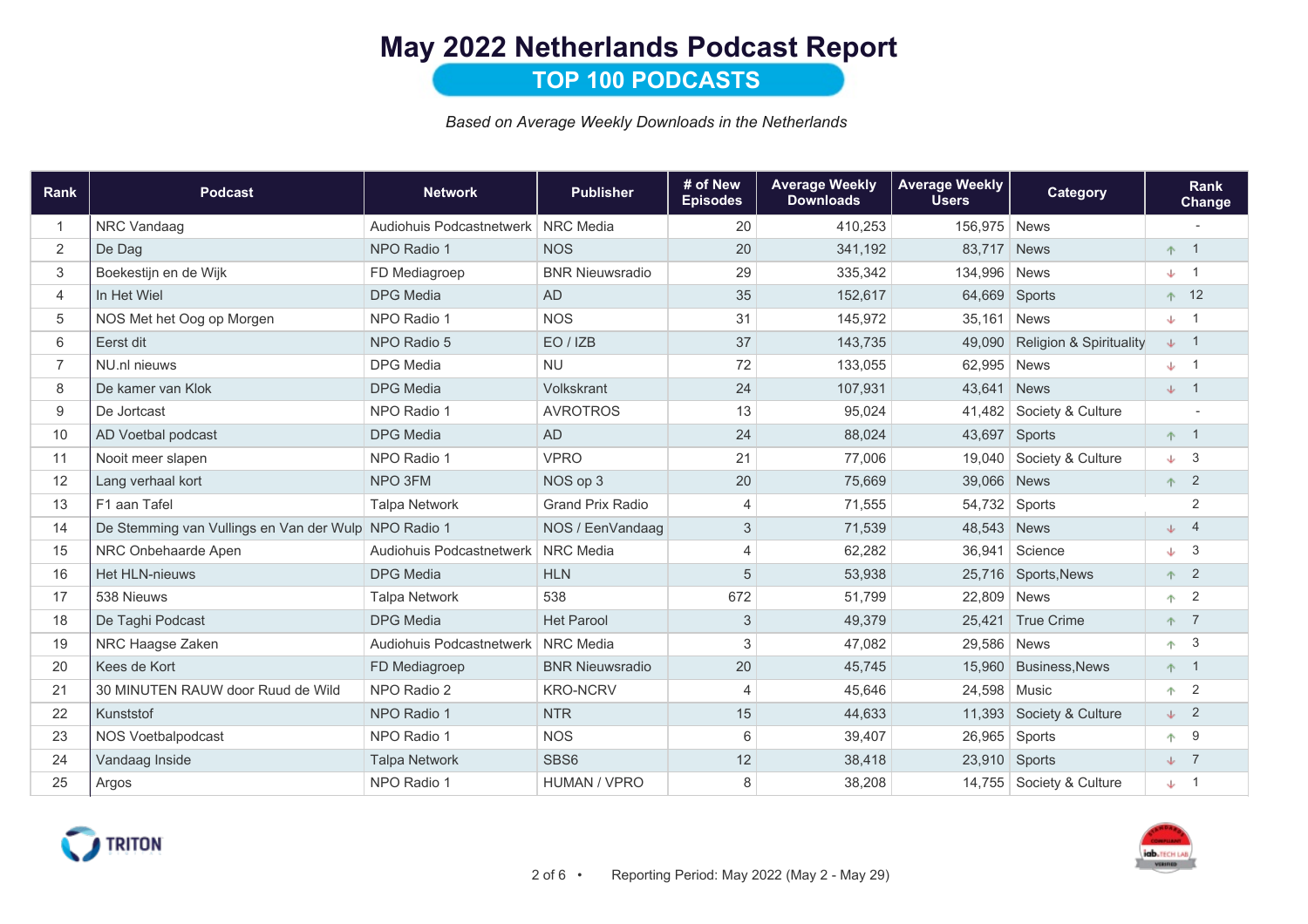### TOP 100 PODCASTS

| Rank | <b>Podcast</b>                                        | <b>Network</b>                     | <b>Publisher</b>           | # of New<br><b>Episodes</b> | <b>Average Weekly</b><br><b>Downloads</b> | Average<br><b>Weekly Users</b> | Category                           | Rank<br><b>Change</b> |
|------|-------------------------------------------------------|------------------------------------|----------------------------|-----------------------------|-------------------------------------------|--------------------------------|------------------------------------|-----------------------|
| 26   | Cryptocast                                            | FD Mediagroep                      | <b>BNR Nieuwsradio</b>     | 12                          | 36.043                                    |                                | 14,735 Business & Technology       | $+2$                  |
| 27   | AD Media Podcast                                      | <b>DPG</b> Media                   | <b>AD</b>                  | 8                           | 33,603                                    |                                | 25,765 TV & Film                   | $\downarrow$ 1        |
| 28   | Zakendoen                                             | FD Mediagroep                      | <b>BNR Nieuwsradio</b>     | 22                          | 33,092                                    |                                | 4.088 Business.News                | $\downarrow$ 1        |
| 29   | Met Groenteman in de kast                             | <b>DPG</b> Media                   | Volkskrant                 | 3                           | 31,015                                    | 18,333 Arts                    |                                    | $+1$                  |
| 30   | <b>BNR's Big Five</b>                                 | FD Mediagroep                      | <b>BNR Nieuwsradio</b>     | 19                          | 31,014                                    | 7.631                          | <b>Business, News</b>              | $\downarrow$ 1        |
| 31   | Europa draait door                                    | NPO Radio 1                        | EO                         | $\overline{4}$              | 29,485                                    | 21,598 News                    |                                    |                       |
| 32   | FD Achter Gesloten Deuren                             | FD Mediagroep                      | Het Financieele Dagblad    |                             | 28,910                                    | 16,241                         | <b>News</b>                        | Debut                 |
| 33   | FD Dagkoers                                           | FD Mediagroep                      | Het Financieele Dagblad    | 20                          | 28,565                                    | 14,728                         | <b>News</b>                        | $+13$                 |
| 34   | <b>BNR De Wereld</b>                                  | FD Mediagroep                      | <b>BNR Nieuwsradio</b>     | 5                           | 27,150                                    | 17,609 News                    |                                    |                       |
| 35   | Crime Junkie                                          | <b>SXM Media</b>                   | audiochuck, AdLarge/cabana | $\overline{7}$              | 25,837                                    | 11,640                         | True Crime                         | $+7$                  |
| 36   | NUsport - De boordradio                               | <b>DPG Media</b>                   | <b>NU</b>                  | 5                           | 25.661                                    | 19,839                         | Sports                             | $+20$                 |
| 37   | OVT Fragmenten podcast                                | NPO Radio 1                        | <b>VPRO</b>                | 26                          | 25,652                                    | 3,656                          | History                            | $\downarrow$ 1        |
| 38   | Weer.nl                                               | <b>Talpa Network</b>               | Weer.nl                    | 28                          | 25,542                                    | 21,245                         | <b>News</b>                        | $+72$                 |
| 39   | NOS Formule 1-Podcast                                 | NPO Radio 1                        | <b>NOS</b>                 | 2                           | 25,012                                    |                                | 19,148 Sports                      | $+6$                  |
| 40   | <b>DOCS</b>                                           | NPO Radio 1                        | <b>NTR</b>                 | $\overline{4}$              | 24,510                                    | 11,973                         | Society & Culture                  | $\downarrow$ 2        |
| 41   | Cocaïnekoorts                                         | Audiohuis Podcastnetwerk NRC Media |                            | $\Omega$                    | 24,037                                    |                                | 12,278 True Crime                  | $\downarrow$ 6        |
| 42   | <b>Bureau Buitenland</b>                              | NPO Radio 1                        | <b>VPRO</b>                | 20                          | 23,493                                    |                                | 9,496 News                         | $+73$                 |
| 43   | De Onbekende Kinderen van Kamp Westerbork NPO Radio 1 |                                    | <b>NOS</b>                 | $\mathbf{0}$                | 23,313                                    | 10,317                         | History                            | Debut                 |
| 44   | <b>Tech Update</b>                                    | FD Mediagroep                      | <b>BNR Nieuwsradio</b>     | 37                          | 22,331                                    | 5,657                          | <b>Business, News</b>              | $+4$                  |
| 45   | Amerika Podcast                                       | FD Mediagroep                      | <b>BNR Nieuwsradio</b>     | 8                           | 22,030                                    | 12,797                         | <b>Business, News</b>              | $\downarrow$ 6        |
| 46   | Wetenschap Vandaag                                    | FD Mediagroep                      | <b>BNR Nieuwsradio</b>     | 25                          | 21,429                                    | 4.604                          | News, Science                      | $\downarrow$ 5        |
| 47   | De Ongelooflijke Podcast                              | NPO Radio 1                        | EO                         | $\overline{4}$              | 20,728                                    | 13,301                         | <b>Religion &amp; Spirituality</b> | $\downarrow$ 4        |
| 48   | De Technoloog                                         | FD Mediagroep                      | <b>BNR Nieuwsradio</b>     | $\boldsymbol{\Lambda}$      | 19,930                                    | 8,939                          | News, Technology                   | $+4$                  |
| 49   | De Nieuwsdag                                          | FD Mediagroep                      | <b>BNR Nieuwsradio</b>     | 16                          | 19,922                                    | 6,591                          | <b>Business</b>                    | $\downarrow$ 5        |
| 50   | No Such Thing As A Fish                               | Audioboom                          | Audioboom                  | $\overline{4}$              | 19,565                                    |                                | 8,077 Comedy                       | $\downarrow$ 1        |



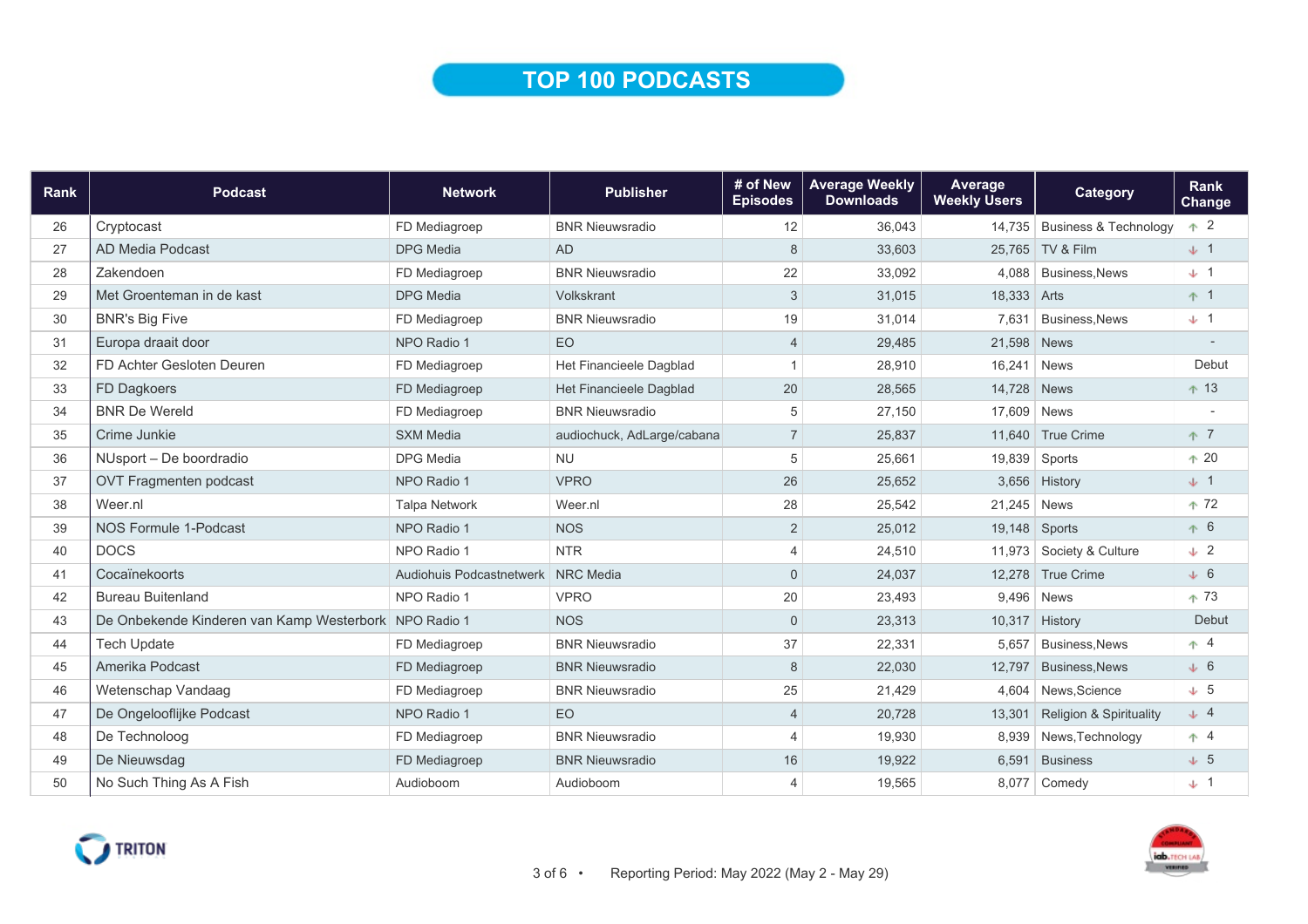## TOP 100 PODCASTS

| Rank | <b>Podcast</b>                                                                                          | <b>Network</b>       | <b>Publisher</b>       | # of New<br><b>Episodes</b> | <b>Average Weekly</b><br><b>Downloads</b> | Average<br><b>Weekly Users</b> | <b>Category</b>             | Rank<br>Change |
|------|---------------------------------------------------------------------------------------------------------|----------------------|------------------------|-----------------------------|-------------------------------------------|--------------------------------|-----------------------------|----------------|
| 51   | <b>Blauwe M&amp;M's</b>                                                                                 | NPO 3FM              | <b>VPRO</b>            | 4                           | 19,520                                    | 12,669 Music                   |                             | $+12$          |
| 52   | Spijkers met Koppen                                                                                     | NPO Radio 2          | <b>BNNVARA</b>         | 4                           | 19,087                                    |                                | 13,044 Comedy               | $\pm 2$        |
| 53   | <b>OVT</b>                                                                                              | NPO Radio 1          | <b>VPRO</b>            | 8                           | 18,632                                    |                                | $6,182$ History             | $+13$          |
| 54   | De Kopgroep wielerpodcast                                                                               | NPO Radio 1          | <b>AVROTROS</b>        | 8                           | 18,469                                    | 11,198                         | Sports                      | $+18$          |
| 55   | Parel Radio                                                                                             | NPO Radio 1          | <b>VPRO</b>            | $\overline{c}$              | 17,667                                    |                                | 9,148 Society & Culture     | $+2$           |
| 56   | De Leeuw Lult Verder                                                                                    | NPO Radio 5          | <b>BNNVARA</b>         | $\overline{4}$              | 17,338                                    |                                | 11,491 Comedy               | $\downarrow$ 2 |
| 57   | De liefde van nu                                                                                        | <b>DPG</b> Media     | Volkskrant             | 4                           | 17,107                                    | 9.801                          | Society & Culture           | $\uparrow$ 4   |
| 58   | On Purpose with Jay Shetty                                                                              | <b>SXM Media</b>     | <b>Stitcher Media</b>  | 8                           | 17,040                                    |                                | 7.130 Health & Fitness      | $\downarrow$ 3 |
| 59   | Zimmerman in Space                                                                                      | NPO Radio 2          | <b>NTR</b>             | 4                           | 16,575                                    |                                | 4,773 Science               | $+8$           |
| 60   | De zwarte dag van Hans                                                                                  | <b>DPG</b> Media     | <b>AD</b>              | $\mathbf 0$                 | 16,526                                    |                                | 7,122 True Crime            | $+13$          |
| 61   | De Ben Tiggelaar Podcast                                                                                | FD Mediagroep        | <b>BNR Nieuwsradio</b> | 3                           | 16,080                                    |                                | 7,836 Business & Technology | $+8$           |
| 62   | Radio 10 Gemist                                                                                         | <b>Talpa Network</b> | Radio 10               | 101                         | 15,305                                    |                                | 11,239 News, Music          | ∱198           |
| 63   | Op z'n Kop!                                                                                             | NPO Radio 2          | PowNed                 | 4                           | 15,296                                    | 11,712 News                    |                             | $+4$           |
| 64   | De Krokante Leesmap                                                                                     | NPO 3FM              | <b>BNNVARA</b>         | $\mathbf{0}$                | 14,757                                    | 5,967                          | Comedy                      | $+31$          |
| 65   | dr Kelder en Co                                                                                         | NPO Radio 1          | <b>AVROTROS</b>        | 4                           | 14,524                                    | 9,544                          | Science                     | $\downarrow 6$ |
| 66   | 99% Invisible                                                                                           | <b>SXM Media</b>     | <b>Stitcher Media</b>  | 5                           | 14,386                                    | 7,453 Arts                     |                             | $+2$           |
| 67   | Kalm met Klassiek                                                                                       | NPO Radio 4          | <b>AVROTROS</b>        | 20                          | 14,246                                    |                                | 3,397 Health & Fitness      | $\downarrow$ 5 |
| 68   | Pitstop                                                                                                 | <b>DPG</b> Media     | <b>AD</b>              | 3                           | 14,198                                    | $11,345$ Sports                |                             | $\downarrow$ 3 |
| 69   | NOS Jeugdjournaal                                                                                       | NPO Zapp             | <b>NOS</b>             | $\overline{4}$              | 13.721                                    |                                | 5,440 Kids & Family         | $+2$           |
| 70   | Ochtendnieuws   BNR                                                                                     | FD Mediagroep        | <b>BNR Nieuwsradio</b> | 20                          | 13,233                                    | 8,752 News                     |                             | $+3$           |
| 71   | My Favorite Murder with Karen Kilgariff and Georgia Hardstark Wondery Brand Partnerships Stitcher Media |                      |                        | 8                           | 12,677                                    |                                | 4,475 True Crime            | $\downarrow$ 2 |
| 72   | Onze man in Deventer                                                                                    | NPO Radio 1          | <b>BNNVARA</b>         | 2                           | 12,547                                    |                                | 6,850 Society & Culture     | $+4$           |
| 73   | Op1                                                                                                     | NPO <sub>1</sub>     | <b>WNL</b>             | 20                          | 12,279                                    |                                | $4,052$ News                | $+10$          |
| 74   | Het Mediaforum                                                                                          | NPO Radio 1          | <b>KRO-NCRV</b>        | 20                          | 12,243                                    |                                | 4,163 TV & Film             | $+5$           |
| 75   | De onbekende Cruijff                                                                                    | NPO Radio 1          | NOS / NTR              | 0                           | 12,164                                    |                                | $6,652$ Sports              | $+17$          |



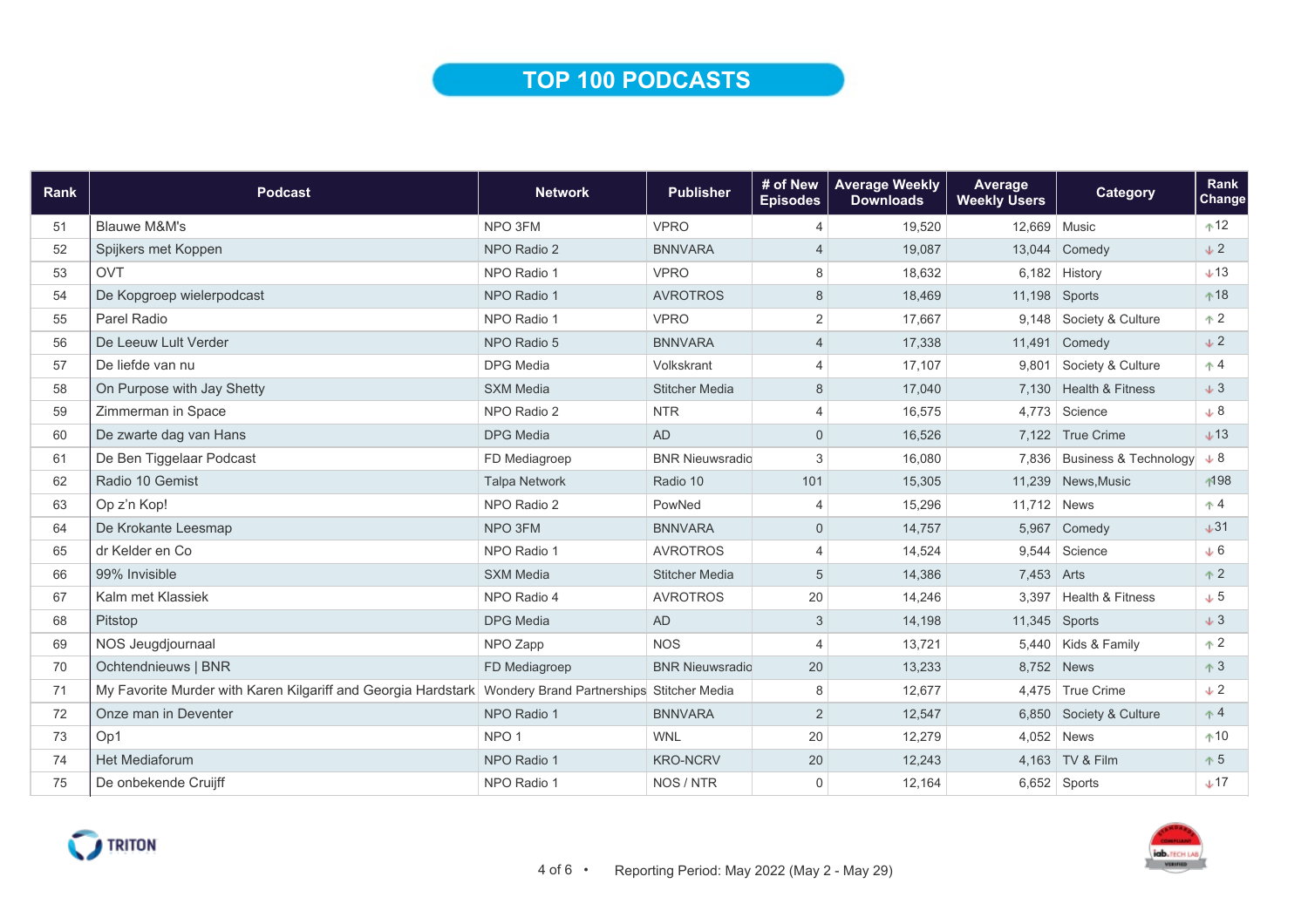### TOP 100 PODCASTS

| Rank | <b>Podcast</b>                | <b>Network</b>                    | <b>Publisher</b>       | # of New<br><b>Episodes</b> | <b>Average Weekly</b><br><b>Downloads</b> | <b>Average Weekly</b><br><b>Users</b> | Category                | Rank<br><b>Change</b> |
|------|-------------------------------|-----------------------------------|------------------------|-----------------------------|-------------------------------------------|---------------------------------------|-------------------------|-----------------------|
| 76   | <b>Tweakers Podcast</b>       | <b>DPG</b> Media                  | <b>Tweakers</b>        | $\overline{4}$              | 12,118                                    |                                       | 8,767 Technology        | $\sqrt{2}$            |
| 77   | De Nationale Autoshow         | FD Mediagroep                     | <b>BNR Nieuwsradio</b> | $\overline{4}$              | 11,973                                    | 5.889                                 | <b>Business.Leisure</b> | $+4$                  |
| 78   | Conan O'Brien Needs A Friend  | <b>SXM Media</b>                  | <b>Stitcher Media</b>  | 9                           | 11,899                                    |                                       | 5,405 Comedy            | $+1$                  |
| 79   | Atlas                         | NPO Radio 1                       | <b>NTR</b>             | 4                           | 11,613                                    | 6,107                                 | Science                 | $+10$                 |
| 80   | F1: Beyond The Grid           | Audioboom                         | Audioboom              | $\overline{4}$              | 11,567                                    | 6,029                                 | Sports                  | $\sqrt{2}$            |
| 81   | <b>NRC Future Affairs</b>     | <b>Audiohuis Podcastnetwerk</b>   | <b>NRC</b> Media       | 2                           | 11,555                                    |                                       | 8.659 Science           | $+153$                |
| 82   | Politiek Dichtbij             | <b>DPG</b> Media                  | <b>AD</b>              | $\overline{4}$              | 11,497                                    | 10,466 News                           |                         | $+73$                 |
| 83   | NRC Tussen de regels          | Audiohuis Podcastnetwerk          | <b>NRC</b> Media       | $\overline{4}$              | 11,430                                    | 9,628 Arts                            |                         | $\pm 17$              |
| 84   | <b>Bureau Sport Radio</b>     | NPO Radio 1                       | <b>BNNVARA</b>         | $\overline{4}$              | 11,201                                    | 7,331                                 | Sports                  | $+3$                  |
| 85   | Daders                        | NPO Radio 1                       | <b>AVROTROS</b>        | $\overline{0}$              | 11,103                                    | 5.764                                 | <b>True Crime</b>       |                       |
| 86   | Freakonomics Radio            | <b>SXM Media</b>                  | <b>Stitcher Media</b>  | $\overline{4}$              | 11.099                                    |                                       | 5,443 Society & Culture | $+11$                 |
| 87   | <b>Super Soul</b>             | <b>SXM Media</b>                  | <b>Stitcher Media</b>  | $\overline{4}$              | 10,981                                    | 3,981                                 | Society & Culture       | $\sqrt{7}$            |
| 88   | MISCHA!                       | NPO Radio 1                       | <b>AVROTROS</b>        | 16                          | 10,767                                    | 4,733                                 | Society & Culture       | $+11$                 |
| 89   | How I Built This with Guy Raz | <b>Wondery Brand Partnerships</b> | Wondery                | $9\,$                       | 10.664                                    |                                       | 3,162 Business          | $+9$                  |
| 90   | Een soort god                 | <b>DPG</b> Media                  | Volkskrant             | $\Omega$                    | 10,622                                    |                                       | 5,209 True Crime, News  | $\downarrow$ 30       |
| 91   | Hitlers geheime tunnel        | <b>DPG</b> Media                  | <b>AD</b>              | $\mathbf{1}$                | 10,603                                    |                                       | 5,381 History           | $\downarrow$ 54       |
| 92   | Mangiare!                     | NPO Radio 1                       | <b>NTR</b>             | 4                           | 10,327                                    | $5,102$ Arts                          |                         |                       |
| 93   | <b>Het Klokhuis</b>           | NPO Zapp                          | <b>NTR</b>             | $\overline{0}$              | 10,178                                    |                                       | 4,602 Kids & Family     | $\sqrt{7}$            |
| 94   | De moord op de duivenmelker   | <b>DPG</b> Media                  | AD                     |                             | 10,136                                    |                                       | 4.842 True Crime        | $\downarrow$ 12       |
| 95   | The School of Greatness       | <b>Wondery Brand Partnerships</b> | Wondery                | 12                          | 9,810                                     |                                       | 2,319 Health & Fitness  | $+12$                 |
| 96   | <b>Branie</b>                 | <b>DPG</b> Media                  | <b>Het Parool</b>      | 5                           | 9,662                                     |                                       | 7,768 News              | $+23$                 |
| 97   | The Mindset Mentor            | <b>Kast Media</b>                 | Kast Media             | 18                          | 9,574                                     |                                       | 3,544 Health & Fitness  | $\downarrow$ 3        |
| 98   | <b>Hidden Brain</b>           | <b>SXM Media</b>                  | <b>Stitcher Media</b>  | $\overline{4}$              | 9,568                                     |                                       | 4,266 Science           | $\downarrow$ 10       |
| 99   | NRC Het geheim van Rijswijk   | Audiohuis Podcastnetwerk          | <b>NRC</b> Media       | $\Omega$                    | 9,512                                     |                                       | 4,488 True Crime        | $\downarrow$ 6        |
| 100  | Sven op 1                     | NPO Radio 1                       | <b>WNL</b>             | 20                          | 9,467                                     |                                       | $4,602$ News            | $+40$                 |



Access the web ranker here: https://tritonrankers.com/reports/nl/podcasts/